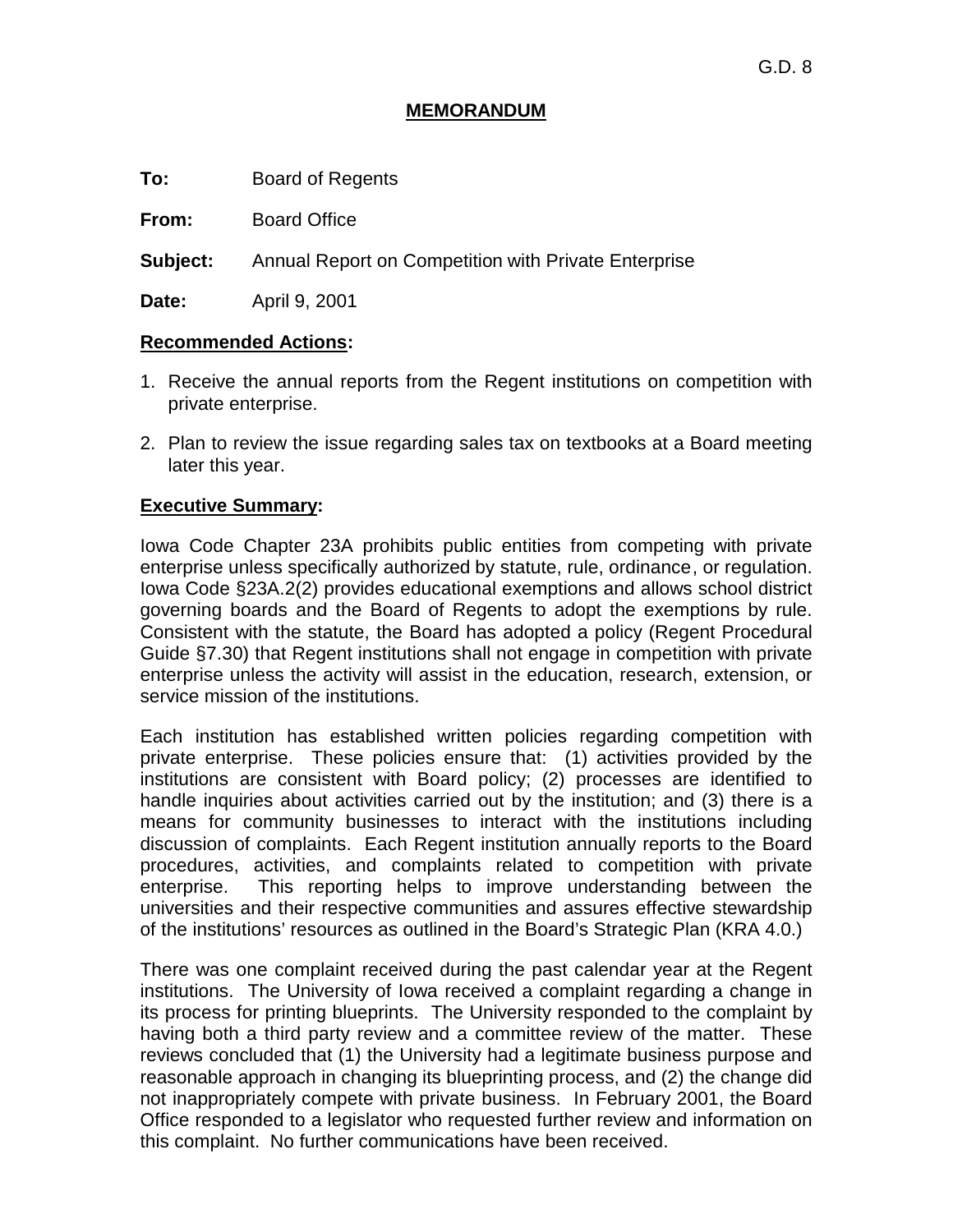There continues to be an ongoing issue with respect to the Regent University bookstores charging sales tax on textbooks. Iowa Code §422.45(3) does not require university-operated bookstores to collect sales tax if net proceeds are expended for educational purposes. Historically, the Board has supported the charging of sales tax by the University bookstores. Other colleges, universities, and community colleges within the state of Iowa that operate bookstores do not collect sales tax on educational materials. However, privately owned bookstores in Iowa must collect sales tax on textbooks.

Iowa State University students have established a web site that allows students to download an Iowa Department of Revenue and Finance sales tax refund form. This web site was provided as a mechanism for students to seek sales tax reimbursement. More than 2,000 forms have been downloaded.

The Department of Revenue and Finance has expressed concerns with the potential number of refunds expected to be requested. Since sales tax on textbooks represents an increased cost to students, the Board Office recommends that the Board review the sales tax issue.

The Board Office, with the assistance of the universities, will collect information relative to this sales tax issue. Students and privately owned bookstores that have previously expressed concern regarding this issue will be notified of this future discussion.

# **Background:**

Iowa Code Chapter 23A prohibits a public entity from competing with private enterprise unless specifically authorized by statute, rule, ordinance, or regulation. The same chapter authorizes the Board of Regents to provide, by administrative rule, exemptions to this prohibition for the Regent institutions under the control of the Board. The exemptions detailed in Iowa Code §23A.2(2) and §23A.2(10)k are listed in Appendix A.

Iowa Administrative Code §681-9.4 and the Regent Procedural Guide §7.30 specify the Board's rules and requirements regarding competition with private enterprise by Regent institutions. To fulfill their missions effectively, institutions under the control of the Board occasionally provide goods and services which enhance, promote, or support the instructional, research, public service, and other functions to meet the needs of students, faculty, staff, patients, visitors, and members of the public participating in institutional events.

The Regent institutions have established written procedures for receiving, reviewing, and responding to inquiries about activities carried out by the institution that could be considered competition with private enterprise.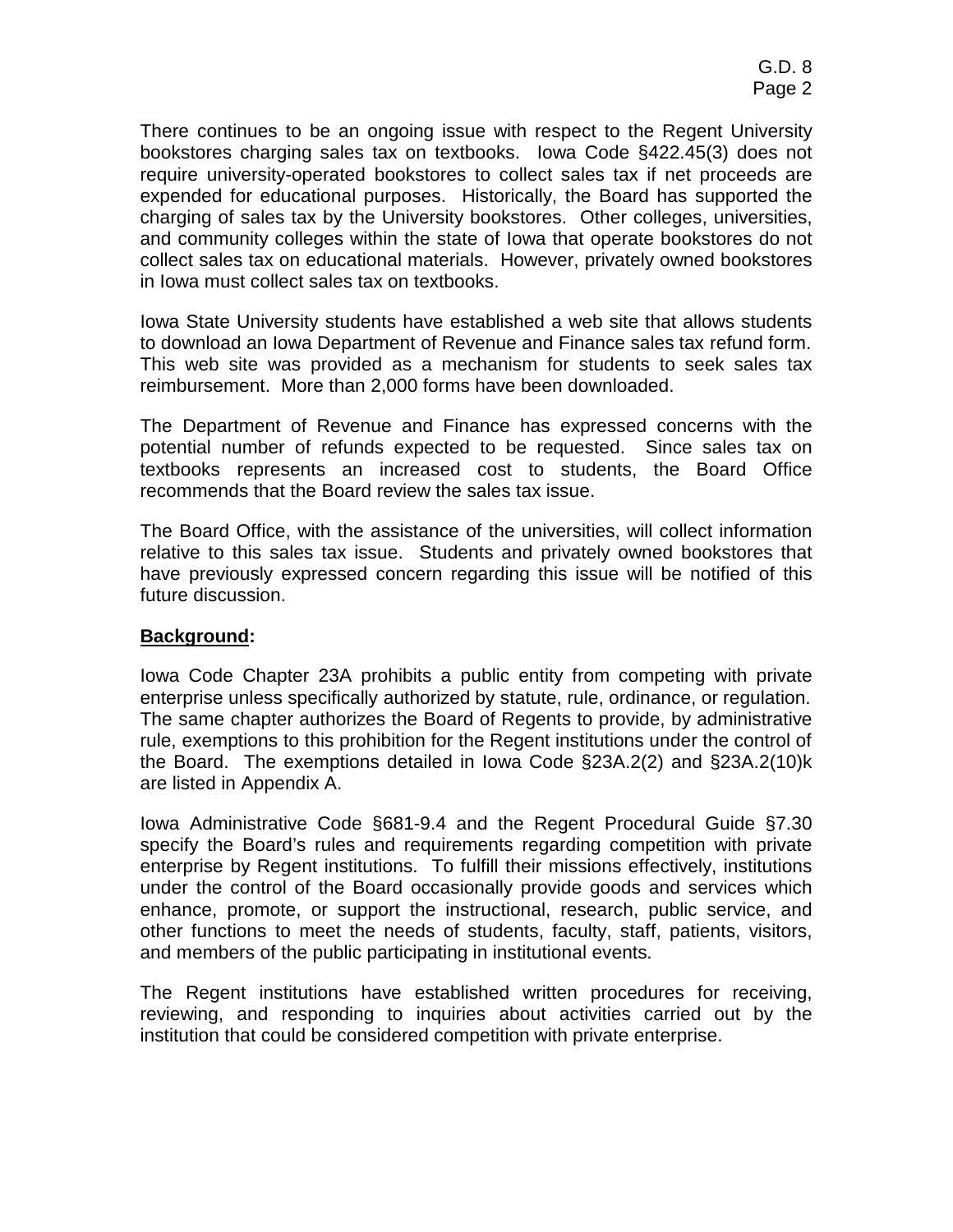Each Regent institution provides a means for business interests in the institution's community to consult with and advise the institution on policies and procedures regarding the sale of goods or services that might compete with private enterprise. At the request of the institutions, business interests make recommendations on particular activities.

The chief business officer at each institution may approve an activity that competes with private business only after a review demonstrates that one or more of the following conditions are met:

- The activity is deemed to be an integral part of the institution's educational, research, public service, and campus support functions, and other educational and support activities.
- The activity is needed to provide an integral good or service which is not reasonably available in the community; or the activity is needed to provide an integral good or service at time, price, location, or terms which are not reasonably available in the community.
- The activity is carried out for the primary benefit of the campus community and is incidental to the education, research, service, or extension missions of the university.
- The activity is carried out due to the importance of maintaining the quality of the institution.

Iowa Administrative Code §681-9.4(8) and Regent Procedural Guide §7.30H detail the appeal process for resolving complaints involving competition with private enterprise:

- If a private enterprise seeks to appeal an action or activity of a Regent institution, it shall attempt to resolve the issue at the institutional level. The form of appeal shall be a letter to the chief business officer.
- If dissatisfied with the institution's response, the private enterprise may notify the Executive Director in writing and request assistance.
- If the issue remains unresolved, the Executive Director may docket the matter for review by the Board. Board action constitutes final agency action.

The universities may receive comments or concerns that do not follow this process. These comments or concerns are regarded as "informal" complaints and are included in this annual report to the Board.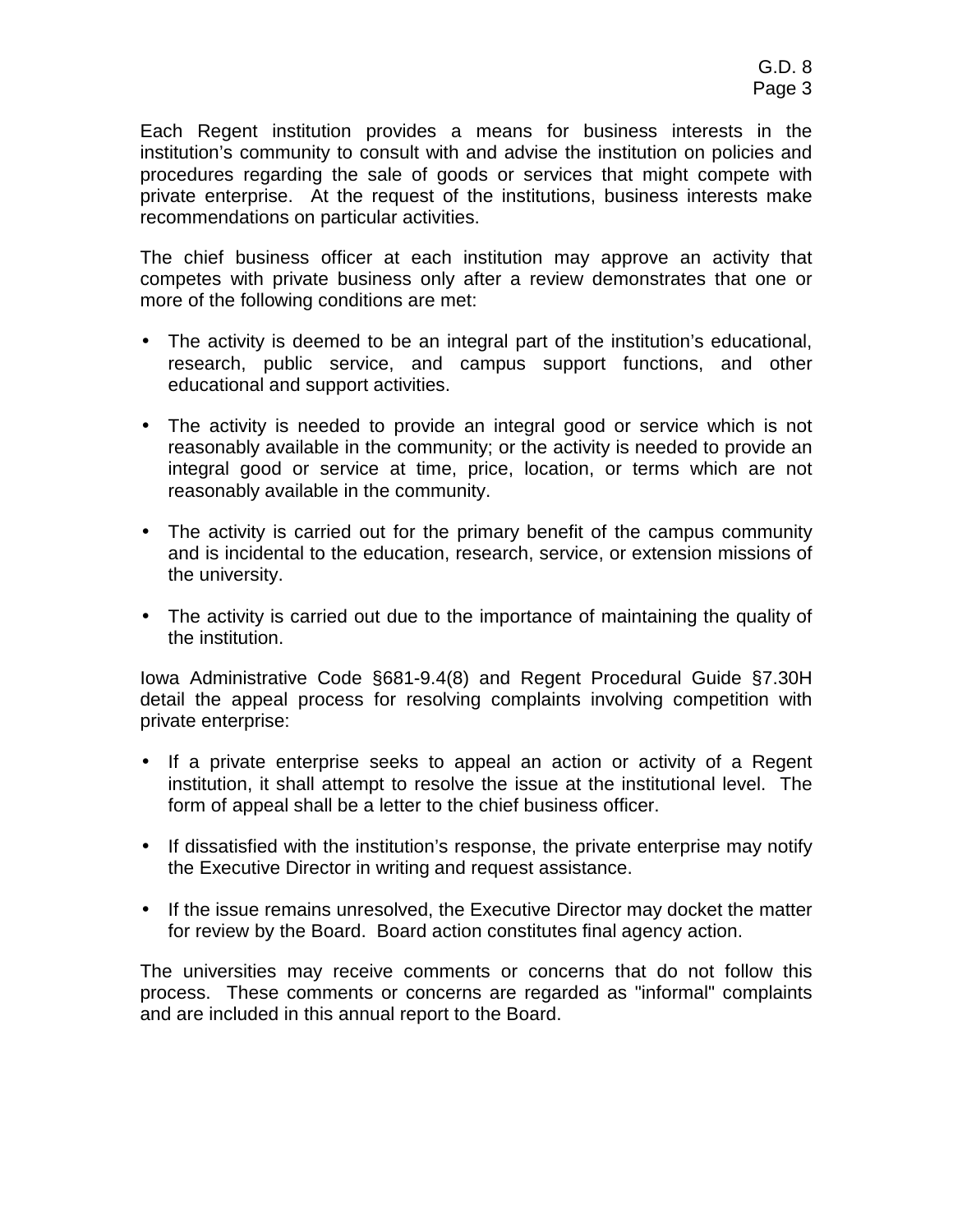# **University of Iowa**

In February 2000, the University received a complaint from a local Iowa City business, regarding changes in the University process for printing multiple copies of plans and specifications for construction projects by University Printing Services. Previously, the University used private businesses for such services.

The University decided, effective July 1, 1999, to engage its University Printing Services as the exclusive provider for the distribution, and archiving of project documents (blueprints) for University Design and Construction Services.

The justification for the change includes improvements and efficiencies relating to cost, quality, and environmental concerns including:

- 1. Greater efficiencies related to electronic transfer of plan documents from outside architects;
- 2. Electronic transmission and corresponding capacity for revision of plans among institutional clients within the University;
- 3. Controlled printing of actual sets of plans needed rather than costly overprinting due to uncertainties in estimating demand;
- 4. Elimination of costs such as mark-ups paid to firms overseeing the preparation and printing of plans and specifications and costs for shipping plans and specifications;
- 5. Efficient distribution of plans to bidders and contractors; and
- 6. Development of an electronic comprehensive archiving program for past and future plan documents.

When the University received the complaint, it conducted a review of the matter, which included:

- 1. A third party review;
- 2. A review and report by the University's Competition with Private Enterprise Committee, which involved both oral and written input; and
- 3. A review by the Vice President for Finance and University Services.

These reviews concluded that the University had a legitimate business purpose and a reasonable approach for changing its design and construction planning and printing process. Since this approach was designed to provide services to the University and not the public, the University believes it meets the spirit and intent of the Iowa law. The University has communicated this information to the owner of the local printing company.

In February 2001, the Board Office received a legislative request for information regarding this matter. The information was provided to the legislator. No further communications have been received.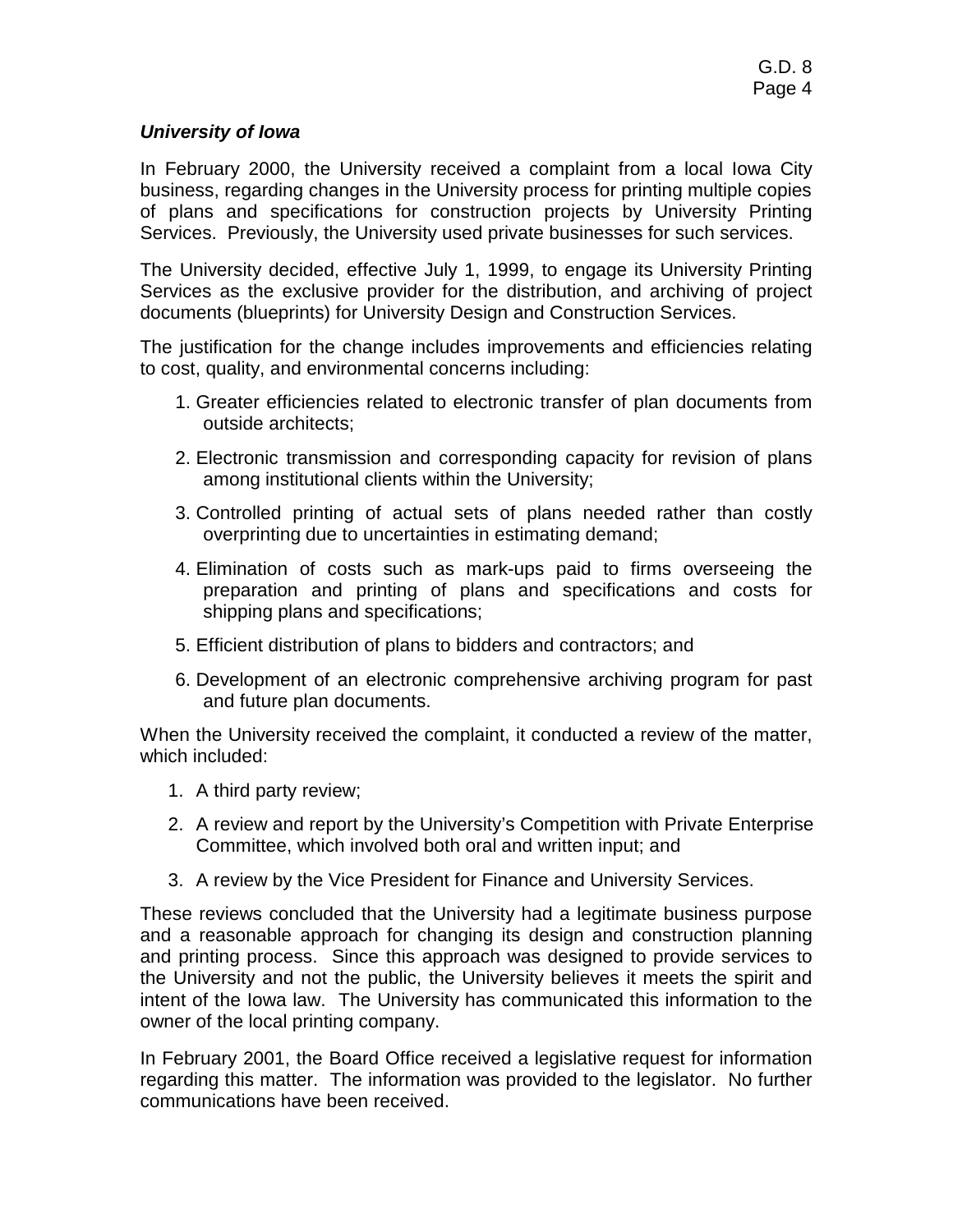# **Iowa State University**

While the University did not receive any complaints during the past year, members of the committee reviewed the following activities:

## Internet Service Provider

A request was received from an ISU Research Park tenant asking the University to serve as the personal Internet service provider for its employees. After discussion, it was determined that this would not be appropriate since the University would be in competition with local Internet service providers.

#### Iowa State Center

The existing contract, which provides outsourced concessions and facility management services for the Iowa State Center, expires June 30, 2001. The committee discussed the option of using University employees for these services. This option did not provide sufficient savings to offset the potential impact of losing industry representation with promoters and their ability to bring events to the Iowa State Center.

## **Sales Tax on Text Books**

Historically, the Board has supported the universities' charging of sales tax on textbooks at the two university-operated bookstores located at the University of Iowa and Iowa State University. Iowa Code §422.45(3) does not require university-operated bookstores to collect sales tax if net proceeds are expended for educational purposes. During the past year, student government leaders, aware of this Code section, contacted the University Book Store requesting the collection of sales tax on textbooks be discontinued. Other colleges, universities, and community colleges with university-operated bookstores in the state of Iowa do not collect sales tax on educational materials. Privately operated bookstores are required to charge sales tax on textbooks.

ISU students have pursued this issue as a way to reduce costs. As a result, the students have created a web site where an Iowa Department of Revenue and Finance sales tax refund form can be downloaded. This Government of the Student Body web site was provided as a mechanism for students to seek reimbursement for sales tax paid on textbooks. More than 2,000 forms have been downloaded.

The Department of Revenue and Finance has expressed concerns with the number of refunds that may have to be processed with limited staff. Since sales tax on textbooks represents an increased cost to students, the Board Office is recommending that this sales tax issue be further reviewed by the Board.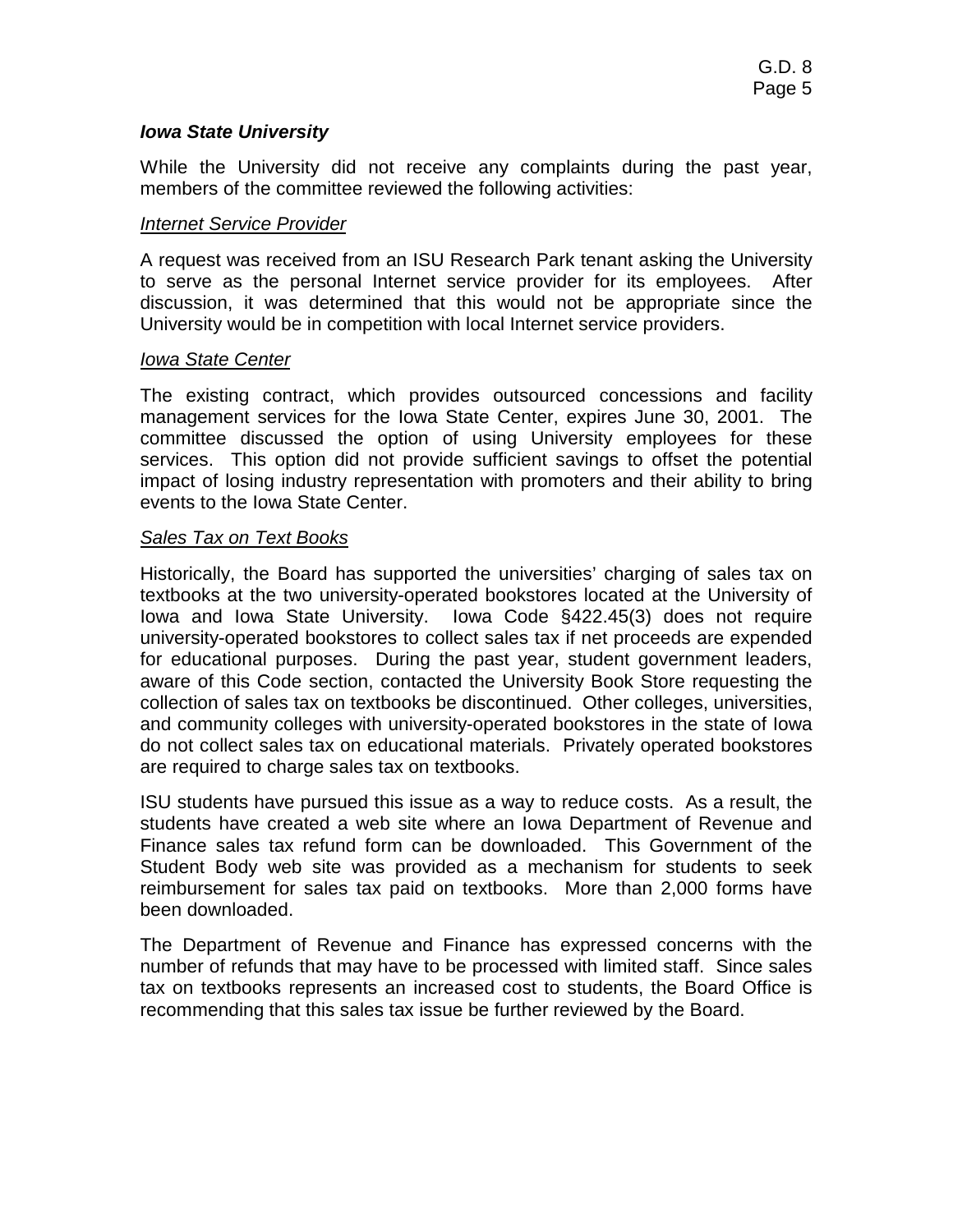#### Internet vs. Bookstores

In last year's report, ISU indicated that private out-of-state on-line Internet bookstores, which do not pay sales tax, were marketing high volume and profitable textbooks on a selective basis. There have been significant changes in this marketplace. The University reports that one of the larger online booksellers has discontinued operations and a second has filed for Chapter 11 bankruptcy. A third bookseller is no longer requesting the list of textbooks from the University.

## **University of Northern Iowa**

The University maintains regular communication with the Cedar Falls Chamber of Commerce and has asked to be informed of any concerns or problems that involve the University. The University has received no complaints from the private sector during the past year and the review committee did not convene for any discussions of potential issues.

#### **Iowa School for the Deaf**

ISD operations currently do not include activities that compete or have the potential to compete with private enterprise. The School does rent unoccupied or underutilized property on its campus to entities (such as local businesses and community groups) whose activities benefit the campus community.

ISD engages in leasing activities with faculty, staff, deaf-related entities, education and cooperative extension services, as well as a day-care facility. Consultation is undertaken with the local private business sector to ensure lease rates are comparable to the local market.

The review committee receives, reviews, and responds to inquiries involving the School's activities. There have not been any complaints regarding competition with private enterprise during the past year.

## **Iowa Braille and Sight Saving School**

IBSSS operations generally do not include activities that compete or have the potential to compete with private enterprise. The School does rent unoccupied or underutilized property on its campus to entities (such as local businesses and community groups) whose activities benefit the campus community.

The review committee receives, reviews, and responds to inquiries involving the School's activities. IBSSS did not receive any complaints regarding competition with private enterprise during the past year.

Deb A. Hendrickson

Approved: Frank Stock